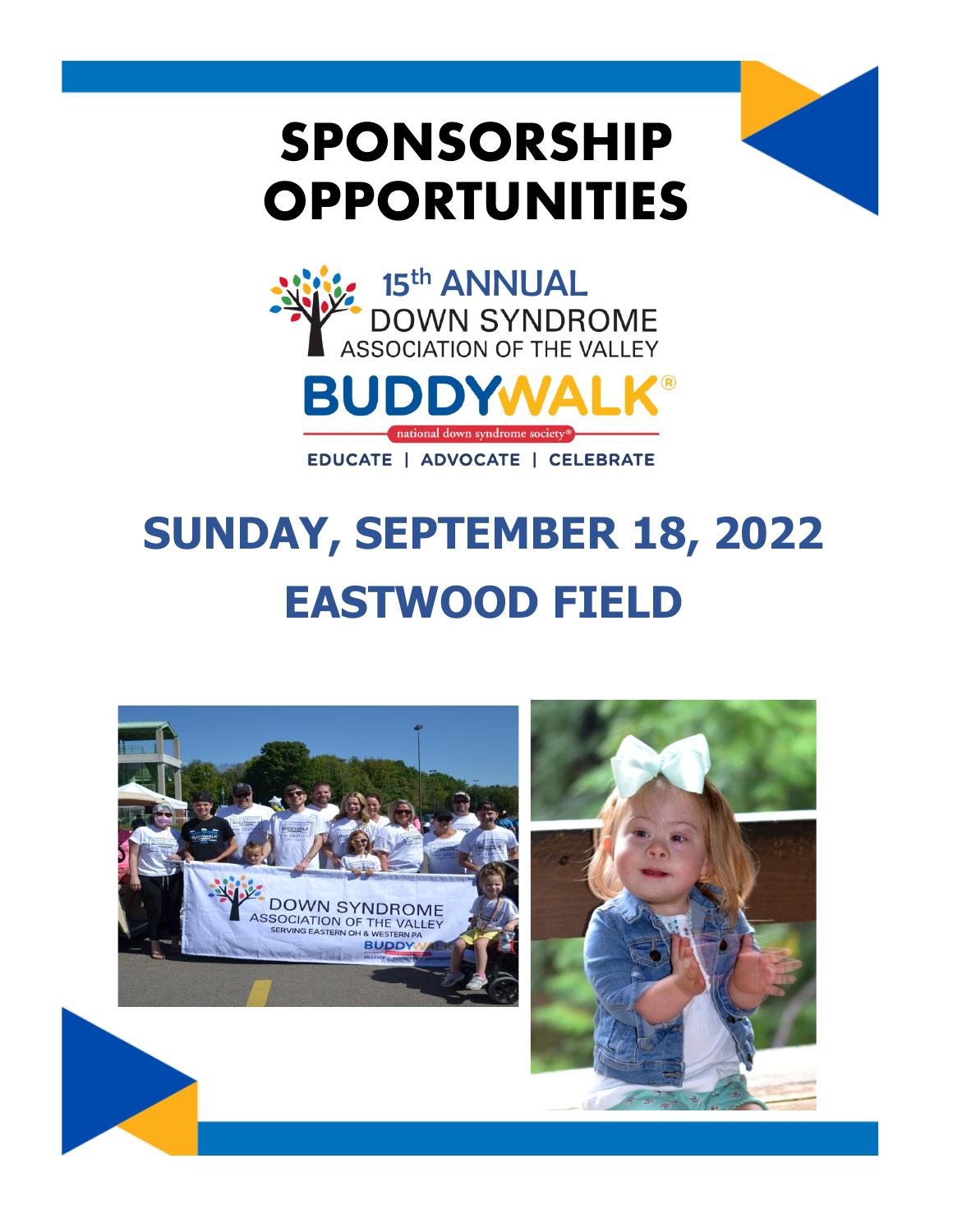

**All Sponsorship levels offer** visible partnership with the Down Syndrome Association of the Valley, the only regional organization dedicated to supporting the unique needs of individuals with Down syndrome throughout eastern Ohio and western Pennsylvania.

### **PLATINUM SPONSOR: \$5,000**

- ➢ Company representative introduced and invited to speak on DSAV Buddy Walk main stage
- ➢ Inclusion in all press release regarding DSAV Buddy Walk
- $\geqslant$  6 tickets to the event
- ➢ Recognition of Platinum Sponsor on all marketing materials, promotions
- ➢ Logo Placement on Buddy Walk event T-shirt
- ➢ Sponsorship recognition with logo and link placement on the Buddy Walk website.
- ➢ Mention on DSAV social media
- $\triangleright$  Event day Acknowledgement and Recognition
- ➢ Company Logo on Sponsor Banner and Company Name along walk route

## **GOLD SPONSOR: \$2,500**

- $\triangleright$  Recognition of GOLD Sponsor on all marketing materials, promotions, event day signage
- $\geq 4$  tickets to the event
- ➢ Logo Placement on Buddy Walk event T-shirt
- ➢ Sponsorship recognition with logo and link placement on the Buddy Walk website.
- ➢ Mention on DSAV social media
- ➢ Event day Acknowledgement and Recognition
- ➢ Company Logo on Sponsor Banner and Company Name displayed along walk route

### **SILVER SPONSOR: \$1,000**

- ➢ Logo Placement on Buddy Walk event T-shirt
- $\triangleright$  Sponsorship recognition with logo and link placement on the Buddy Walk website.
- ➢ Mention on DSAV social media
- $\triangleright$  Event day Acknowledgement and Recognition
- ➢ Company Logo on Sponsor Banner and Company Name displayed along walk route

### **BRONZE SPONSOR: \$500**

- ➢ Mention on DSAV social media
- ➢ Event day Acknowledgement and Recognition
- ➢ Company Logo on Sponsor Banner and Company Name displayed along walk route

### **FRIEND SPONSOR: \$250**

➢ Company Logo on Sponsor Banner and Company Name displayed along walk route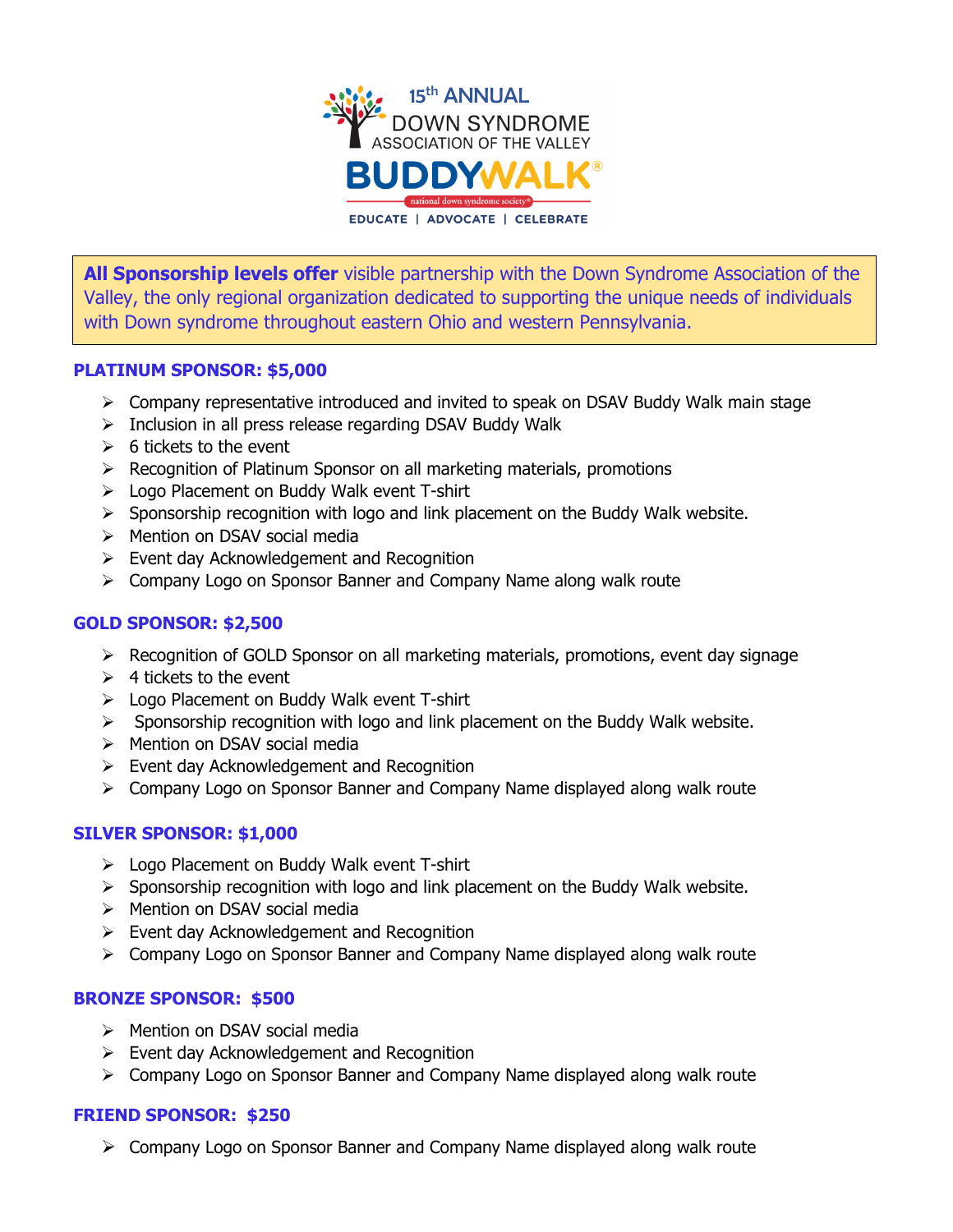



There are many ways your business can support the  $15<sup>th</sup>$  Annual Buddy Walk. Sponsorship donations can be made in support of a Buddy Walk Team.

- Online Sponsorship donations can be made using the QR Code above or at <https://www.ds-stride.org/dsavbuddywalk>
- Donations by check can be mailed to DSAV, 945 Boardman-Canfield Rd., Suite 12, Boardman, OH 44512. Please include this form with payment.

A high resolution business logo is needed by August 15, 2022. Please email the logo to [office@dsav.org](mailto:office@dsav.org)

## 2022 SPONSORSHIP COMMITMENT FORM

| Company Name<br>(as it should appear on all Buddy Walk materials):                                      |                        |                             |
|---------------------------------------------------------------------------------------------------------|------------------------|-----------------------------|
|                                                                                                         |                        |                             |
|                                                                                                         |                        |                             |
|                                                                                                         |                        |                             |
|                                                                                                         |                        |                             |
| $\Box$ Platinum Sponsor - \$5,000 $\Box$ Gold Sponsor - 2,500                                           |                        |                             |
| $\Box$ Silver Sponsor $-\$1,000$                                                                        |                        | $\Box$ Bronze Sponsor-\$500 |
| $\Box$ Friend Sponsor - \$250                                                                           | □ Monetary Donation \$ |                             |
| $\Box$ Basket Raffle — we gladly accept in-kind donation /gift cards to include in our<br>basket raffle |                        |                             |
| $\Box$ Check here if sponsorship is in support of a specific Buddy Walk Team                            |                        |                             |
|                                                                                                         |                        |                             |
| Questions? Email office@dsav.org or call 330-726-3728                                                   |                        |                             |